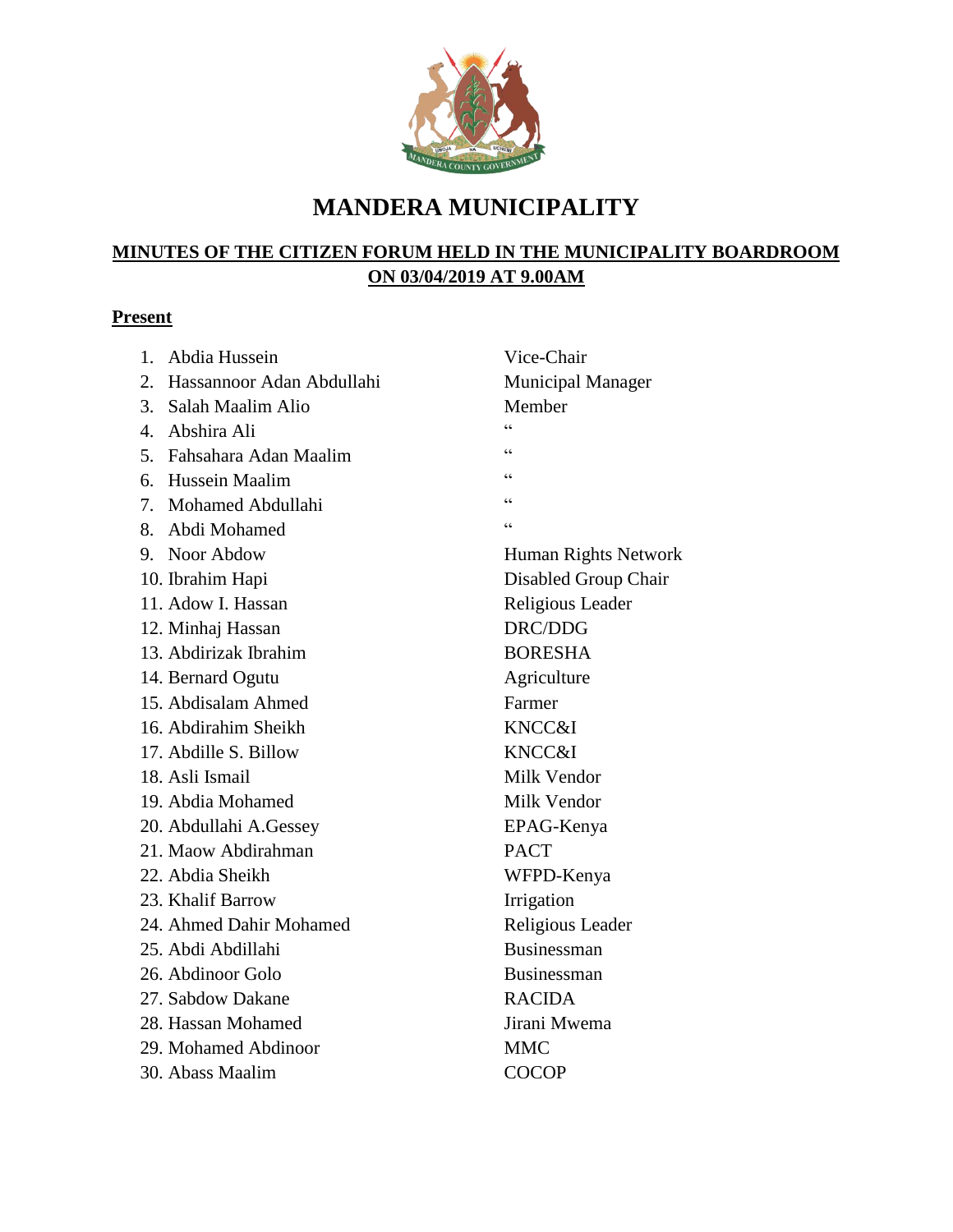#### **Agenda**

- 1. Welcome Remarks
- 2. Brief on the on-going KUSP projects
- 3. Identification of projects to be funded by SUED
- 4. A.O.B

#### **Min 01/1/2019 – Opening Remarks**

The chairperson welcome the participants, asked the members present to introduce themselves and introduced the agenda of the day.

### **Min 02/1/2019 – Brief on the on-going KUSP projects**

The chairperson asked the Manager to brief the participants on the progress of the two KUSP projects. The Manager informed the members that the two projects are storm water drainage protection works along the laga starting from Ibrahim-Al-Ibrahim junction going towards the river. He informed the participants that the work is in good progress estimated at over 50%.

The solar street lighting which is the second project has also progressed well at about 50% although they started quite late due to delay in imports of the materials.

#### **Min 03/1/2019 – Identification of projects to be funded by SUED**

The chairperson requested the manager to give an overview of the SUED. The manager informed the members that SUED stands for Sustainable Urban Economic Development and it is UKAID fund given through DFID. He also informed the members that DFID sent out a call for proposal for the 59 Municipalities to compete for 10 slots that were available. Mandera's proposal was among the successful ones.

The SUED grant will cover capacity building, preparation of an economic plan and funding of two projects for each of the successful Municipalities.

The participants were later requested to give suggestions on the projects to be implemented using the funds. Some of the suggested projects were:

- $\triangleright$  Upgrading of the Mandera Bus Park.
- $\triangleright$  Construction of stalls along the cereal's board fence.
- $\triangleright$  Investment in irrigation infrastructure at Koromey-Chachane-Bokolow farms.
- $\triangleright$  Upgrading of the Slaughter house.

After long deliberations, it was agreed that the upgrading of the Mandera Bus Park and the irrigation infrastructure for Koromey-Chachane-Bokolow farms be floated for funding by the DFID under SUED programme.